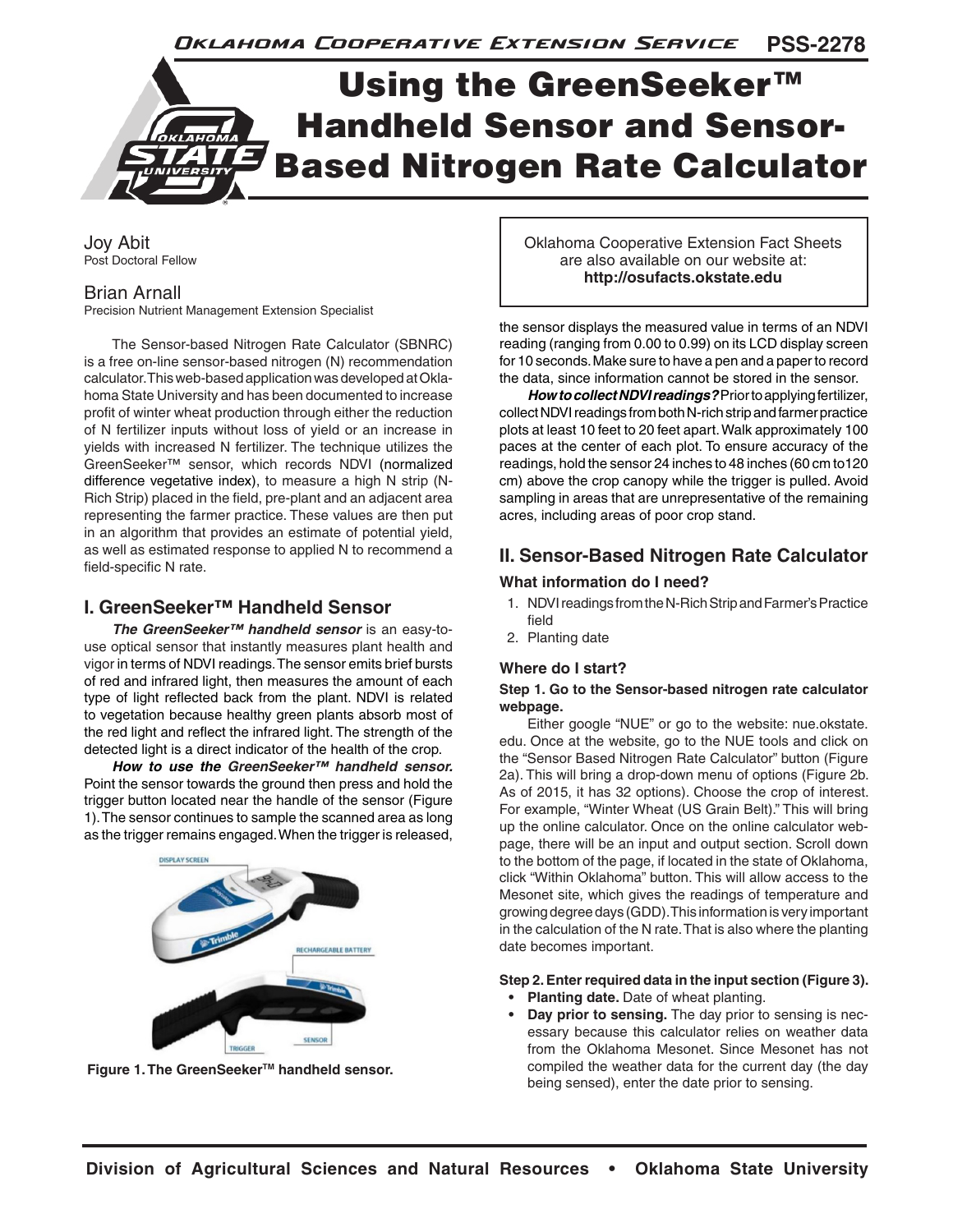







**Figure 3. Fill out required data.** Figure 4. Outputs.



- **• Location.** Enter the location or choose the closest Mesonet site to the field of interest.
- **• NDVI farmer practice.** This would be from an area in the field adjacent to where the N-rich strip was placed and that is representative of the rest of the field.
- **• NDVI N-Rich Strip.** This is the NDVI reading from the N-rich strip plot.
- **• Producer estimate of max yield.** Should be at least two to three times greater than the maximum yield for a field. The need for this input is to avoid fertilizing for unrealistic yields.
- **• Expected grain price and fertilizer cost.** These numbers needs to be filled out, but do not make a difference in the N rate that is recommended. It is something that can be used when deciding whether or not applying fertilizer is economical.

For growers outside the state of Oklahoma, you must calculate GDD, DFP, or CumGDD. The best method is to access a local weather or NOAA station.

GDD is computed using the formula: [(Tmax-Tmin)/2] – Tbase

Where: Tmax, Tmin and Tbase are the maximum temperature, minimum temperature and base temperature, respectively.

DFP – Days from planting to sensing

CumGDD – Cumulative growing degree days from planting to sensing were GDD is greater than zero.

**Step 3. Click submit. This will give you the outputs (Figure 4).**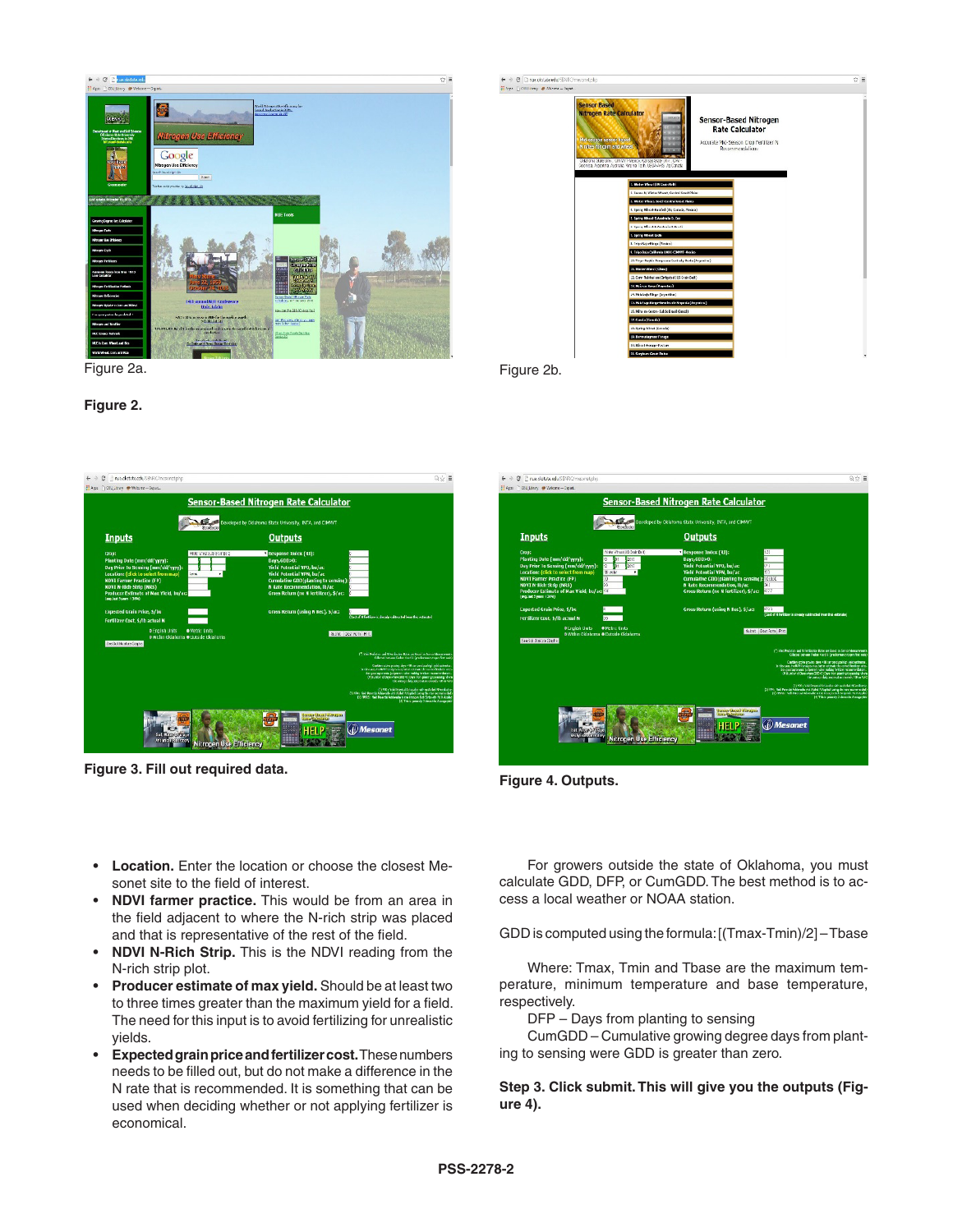## **What do these output values mean?**

- **• Response index.** Response in yield to additional nitrogen fertilizer. The response index is essentially the NDVI of the N-rich strip divided by the NDVI of the farmer practice. If this is 1.33, it means an increase of 33 percent can be achieved if fertilizer is applied, but does not provide the N rate that should be applied.
- **• Days, GDD>0**. Number of days the winter wheat has grown since it was planted.
- **• Yield potential, YP0.** Possible attainable yield without fertilizer.
- **• Yield potential, YPN.** Possible attainable yield when N fertilizer is applied.
- **• Cumulative GDD.** Value used for summer crops and winter canola. For winter wheat it is not important.
- **• N rate recommendation.** Amount of N fertilizer needed to attain the YPN.
- **• Gross return (no N fertilizer).** The total expected rate of return with no N fertilizer.
- **• Gross return (using N Rec).** The total expected rate of return when the N rate recommendation is used.

*This is supported by Oklahoma Fertilizer Check Off Program and Conservation for Innovation Grant no. 69-3A75-13-217 from the Natural Resources Conservation Service.*